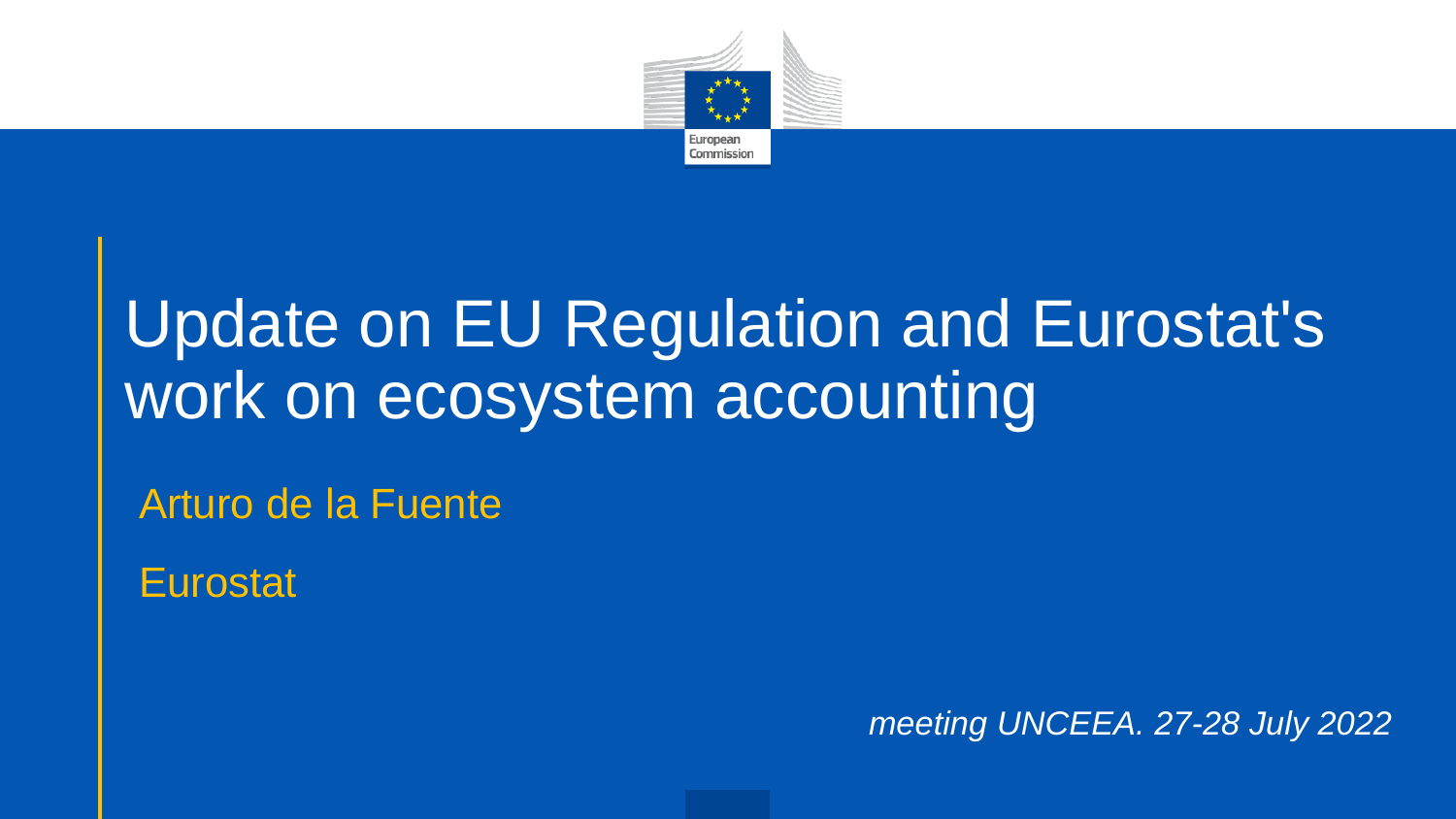# Context (1/2)

- 6 SEEA accounts are mandatory in the European Union
- An EU Regulation requires EU member states to produce and transmit data to Eurostat
	- Air emissions accounts 2. Environmental taxes by economic activity In Regulation in 2011 3. Economy-wide material flow accounts 4. Environmental protection expenditure accounts Added to Regulation in 20145. Environmental goods and services sector 6. Physical energy flow accounts European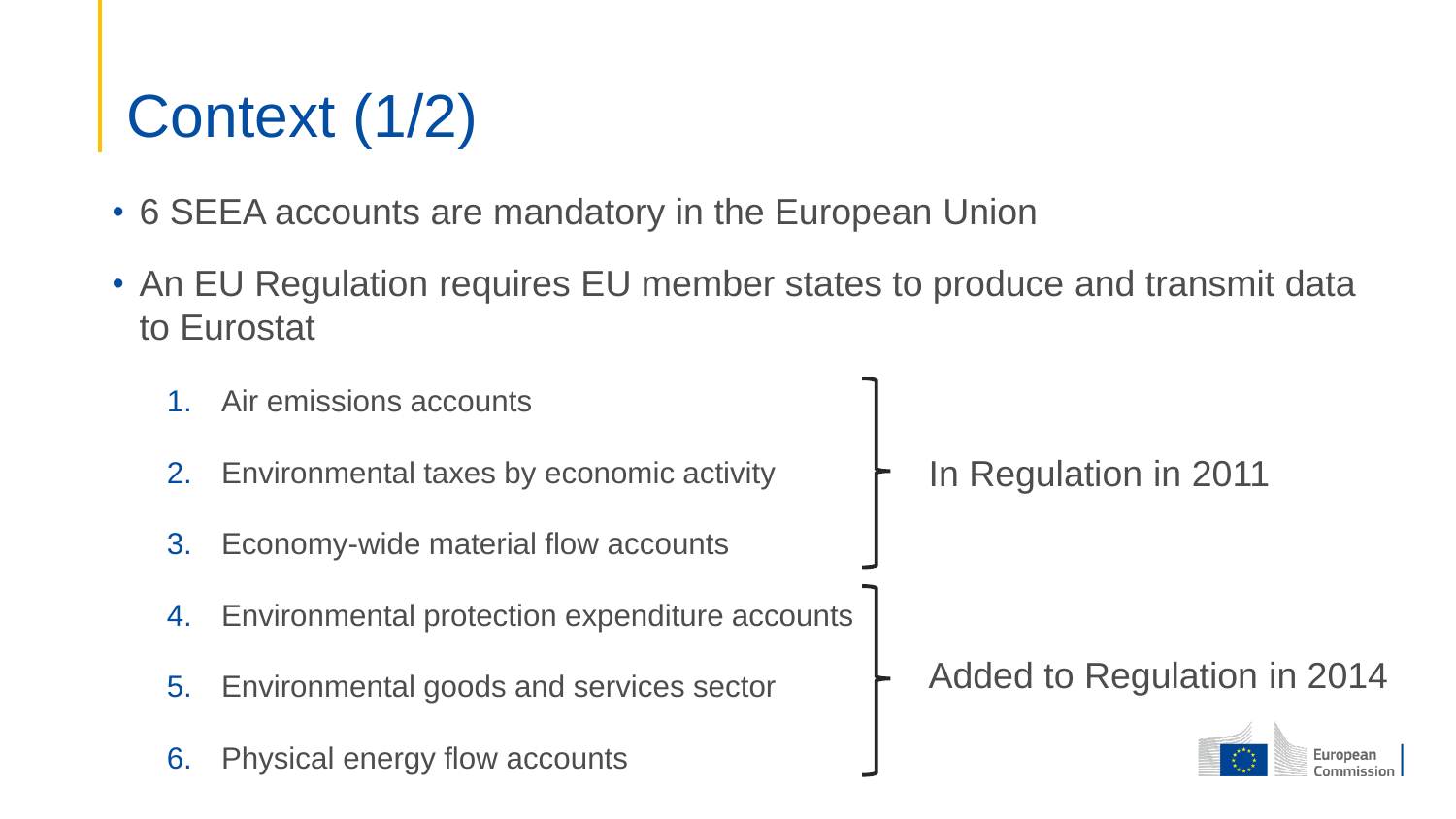## Context (2/2)

- Regulation (EU) No 691/2011 has a modular structure:
	- Each environmental account in one annex
	- Article 10 lists candidates for future modules
	- Article 4 mentions pilot studies for future modules
- Eurostat proposes a legal amendment to add 3 new modules
	- Plus some other small technical updates

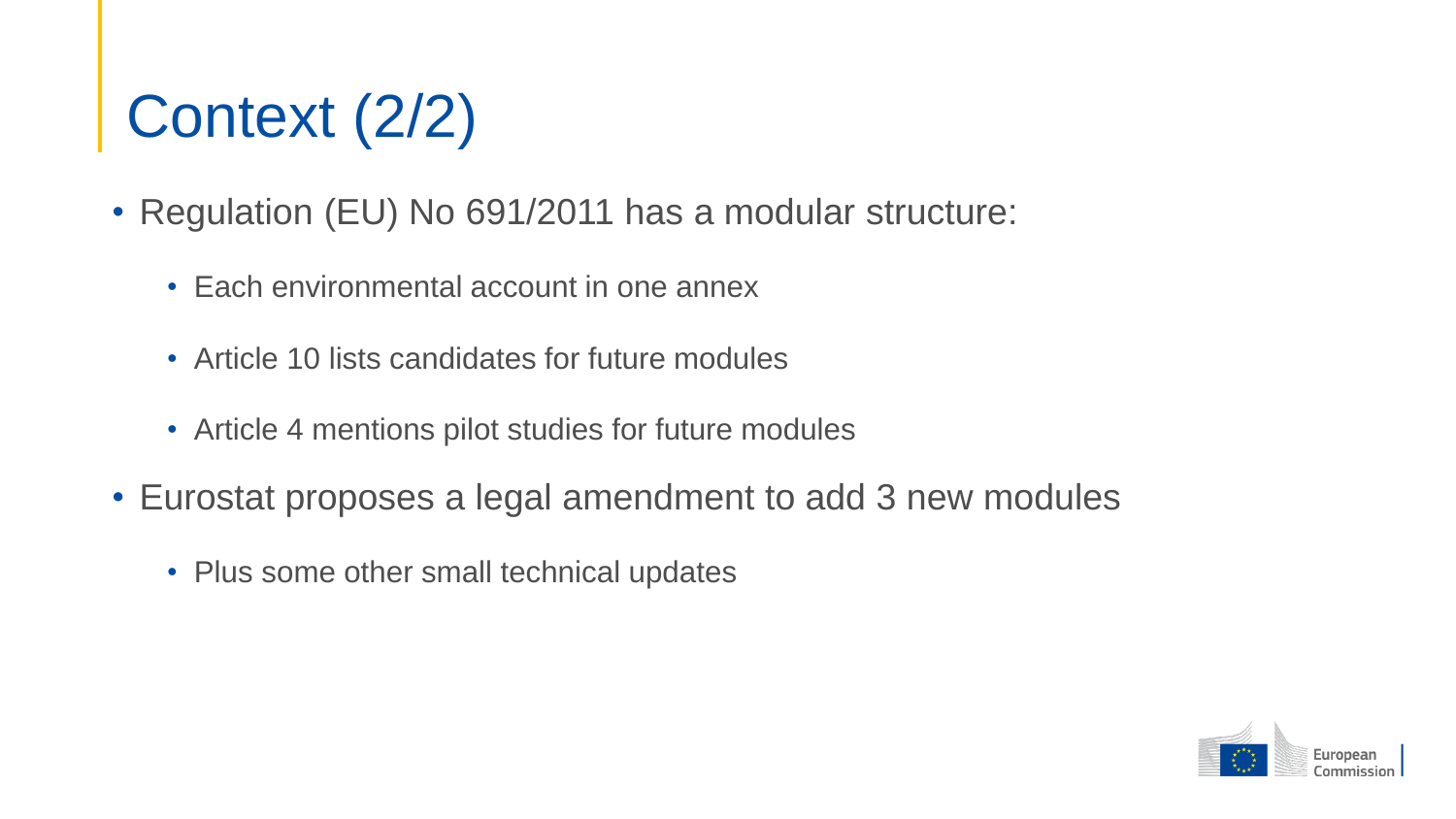#### 3 new environmental accounts modules

- 7. Forest accounts
- 8. Environmental subsidies and similar transfers ('green subsidies')
- 9. Ecosystem accounts

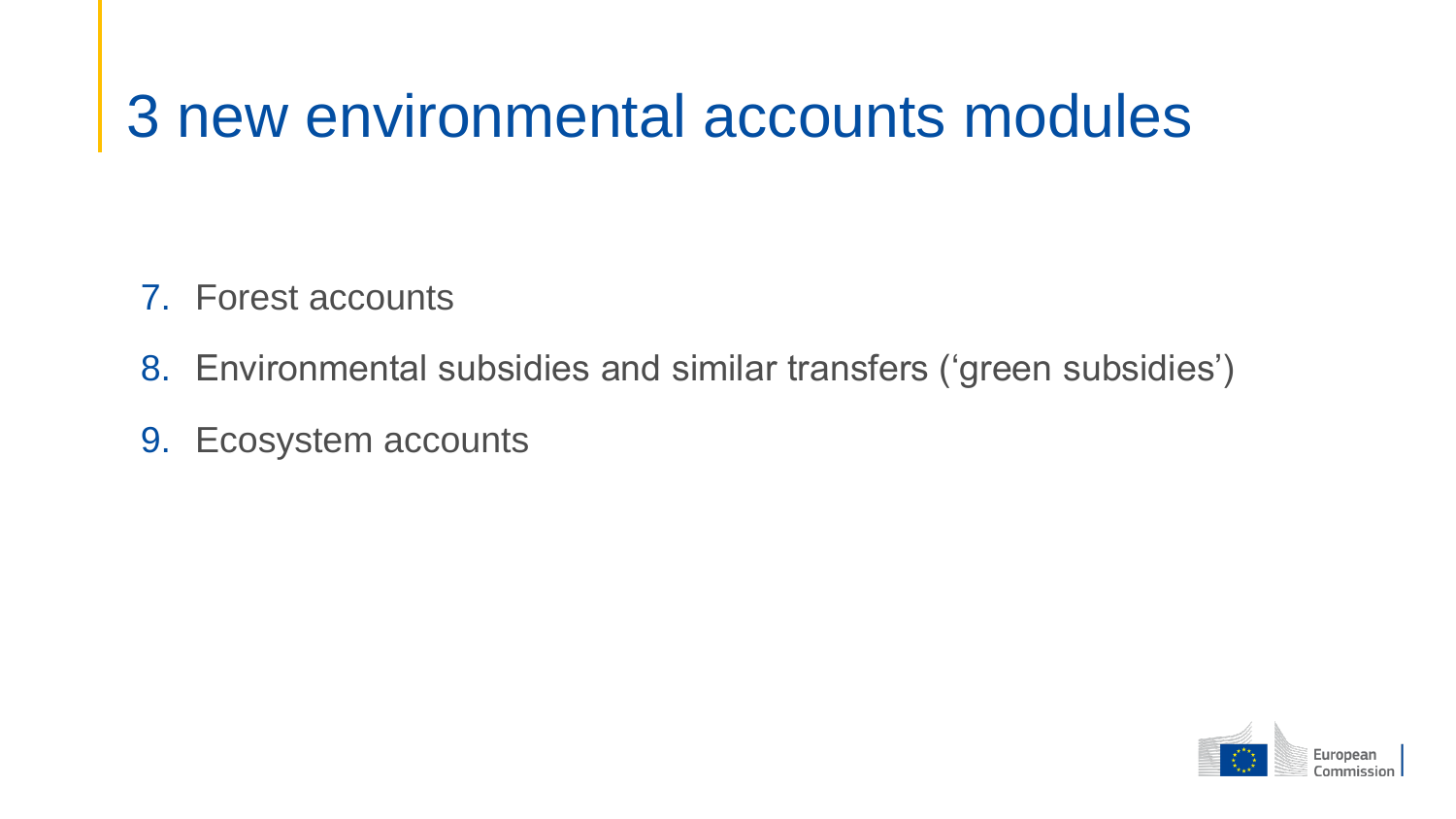## Ecosystem accounts: Eurostat's proposal (1/2)

#### • Ecosystem extent accounts

| <b>Categor</b> | <b>Ecosystem type</b>                                             |
|----------------|-------------------------------------------------------------------|
|                | Settlements and other artificial areas                            |
| $\mathbf{2}$   | Cropland                                                          |
| $\overline{3}$ | Grassland<br>(pastures, semi-natural and<br>natural<br>grassland) |
| 4              | Forest and woodland                                               |
| 5              | Heathland and shrub                                               |
| 6              | Sparsely vegetated ecosystems                                     |
| $\overline{7}$ | Inland wetlands                                                   |
| 8              | <b>Rivers and canals</b>                                          |
| 9              | Lakes and reservoirs                                              |
| 10             | Marine inlets and transitional waters                             |
| 11             | Coastal beaches, dunes and wetlands                               |
| 12             | Marine ecosystems (coastal waters, shelf and open<br>ocean)       |

Reporting every 3 years, to be reported after 24 months of the reference year

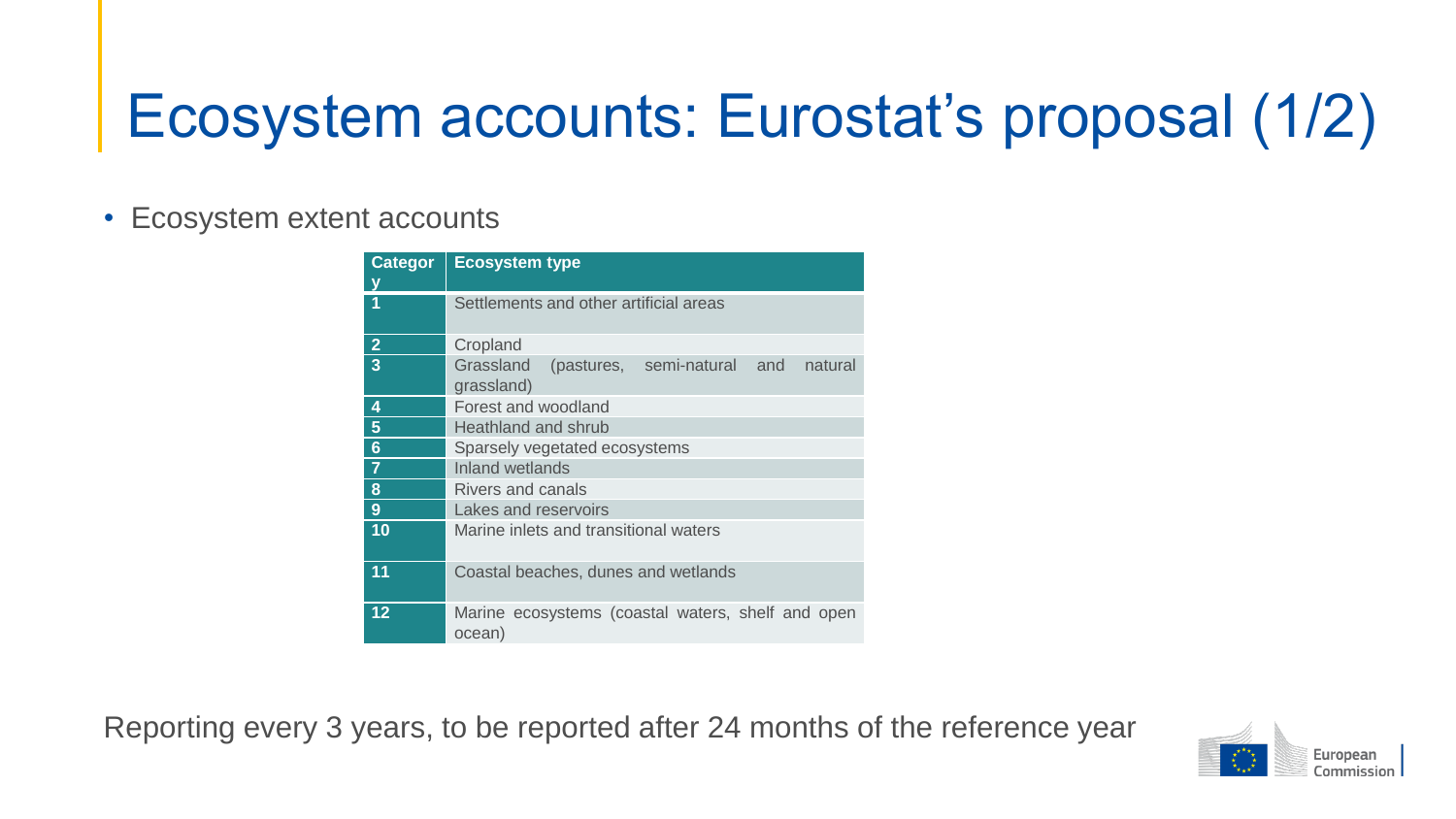## Ecosystem accounts: Eurostat's proposal (2/2)

- Ecosystem condition accounts. Few indicators for:
	- Settlements and other artificial areas; cropland; grassland; forests and woodland; coastal beaches, dunes and wetlands.

Reporting every 3 years

- Ecosystem services (in physical units)
	- Provisioning: crop provision, pollination, wood provision
	- Regulating and maintenance: air filtration, global climate regulation, local climate regulation
	- Cultural services: nature-based tourism-related services

Reporting every year

- Ecosystem services (in monetary units)
	- Not yet. Can be activated in a few years, after a feasibility study. For same ecosystem services as in physical terms, or a sub-set.

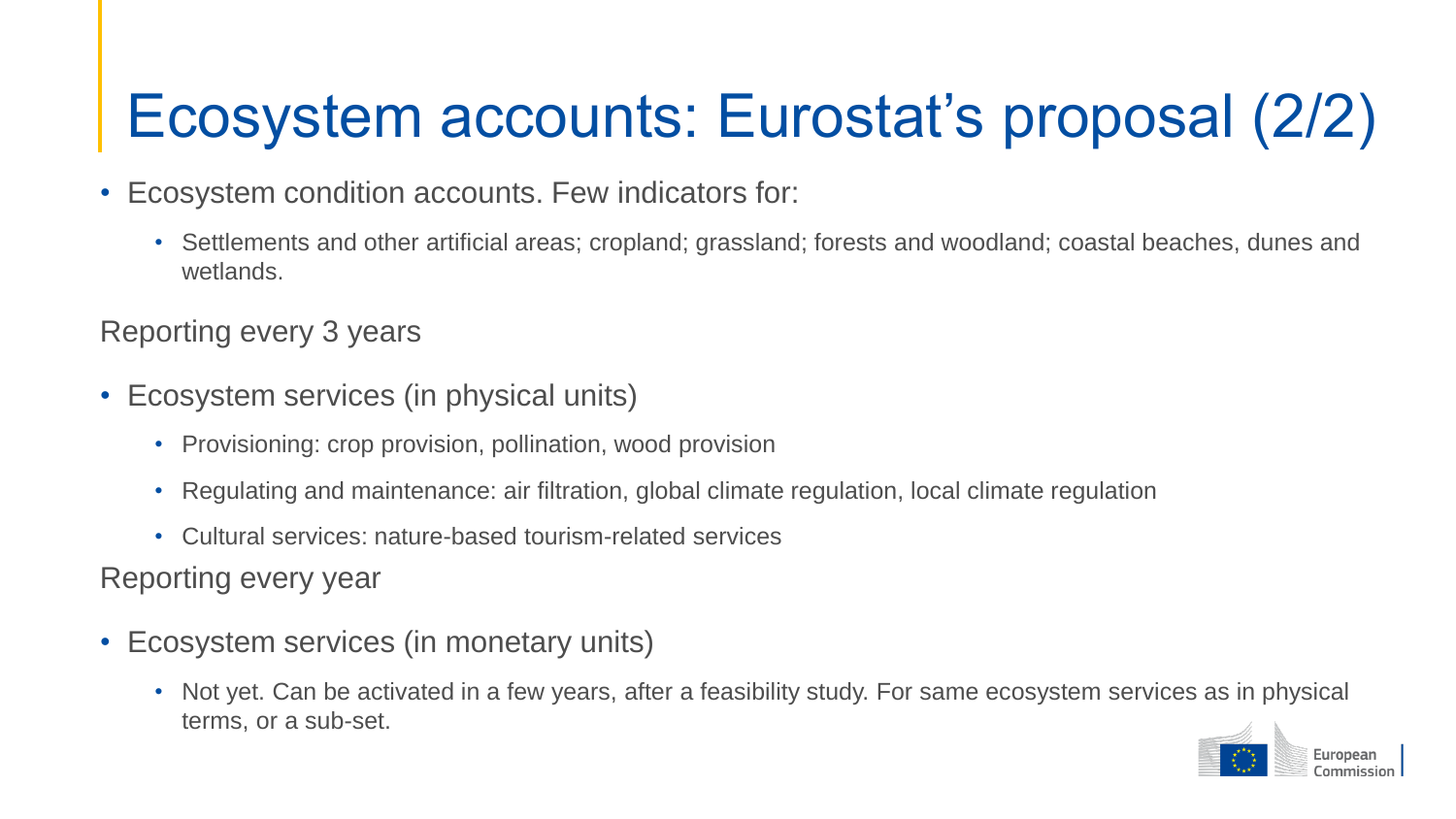#### Legal process ahead

- Adoption of the proposal by the European Commission (of which Eurostat is a service)
- Legal procedure between the European Parliament and the Council
	- They are the equivalent of the 'House of representatives' and 'Senate' in the EU
- Adoption of the Regulation by European Parliament and Council
- First mandatory data transmission expected around 2026
- In the meantime, Eurostat developing handbooks, compilation tools, offering grants, preparatory voluntary data collections, etc.